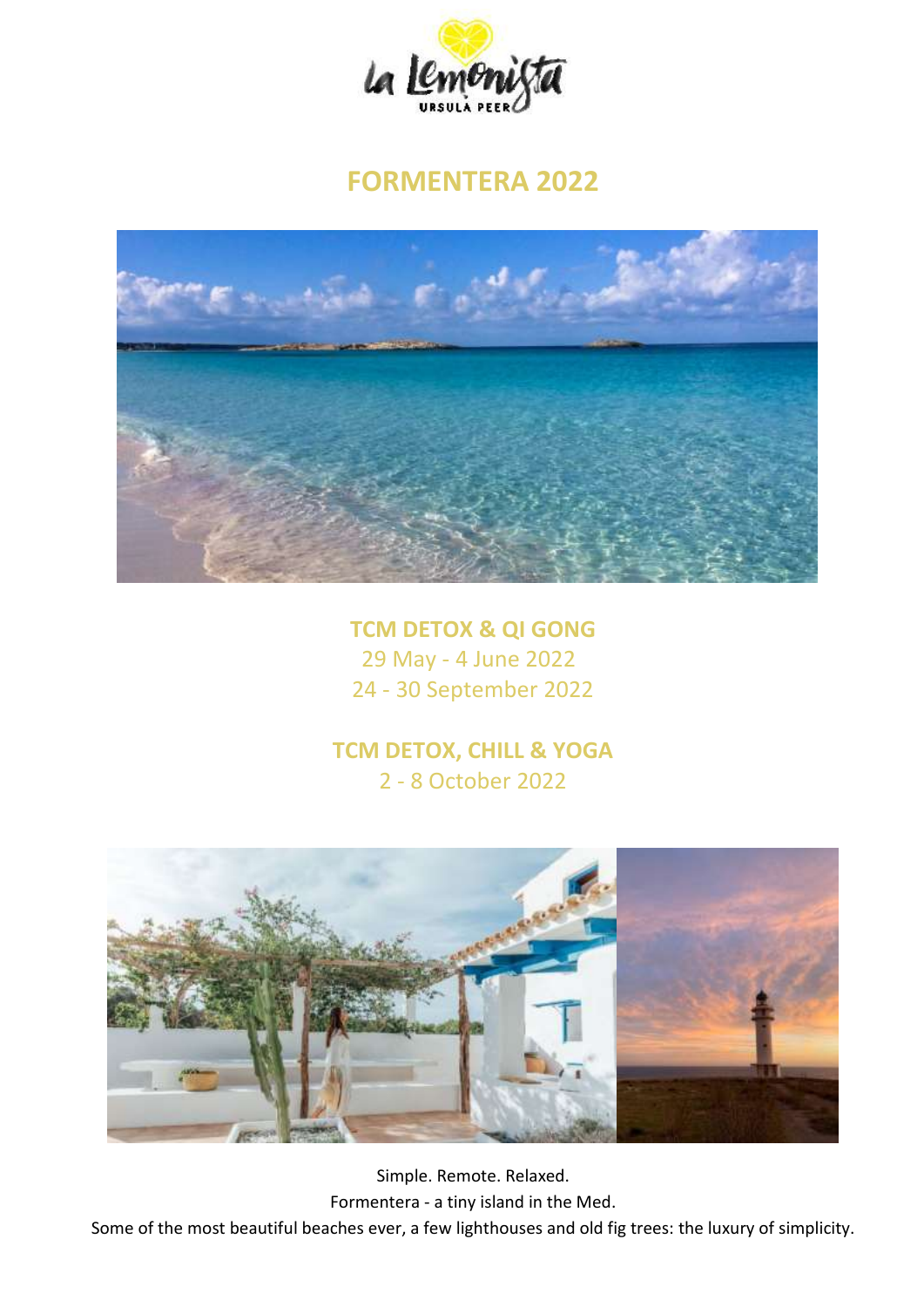Our Formentera holiday comes with detox, qi gong & mindfulness or yoga. And lots of time to chill.

We stay in a traditional, rustic finca within walking distance to the crystal clear Formentera waters. Our Chinese Medicine based dishes are 100% organic and pimped with love and superfoods.



Our days begin with Qi Gong under pine trees or at the beach or on the yoga mat in front of the house – followed by a lovely freshly cooked breakfast.

> What`s next? Do nothing. Chill, recharge and be pampered (massages, organic facials, acupuncture) Or go swimming, walking or cycling along the island's wonderful beaches.



## **Our services**

- 6 nights with organic detox full board
- on a finca 800 m from the crystal blue sea
- 3 fully organic, freshly cooked meals per day,
	- 1 day Budda Bowl lunch take away
- Detox & herbal teas, energized water all day • 1 Power of Detox lecture
- 10 Qi Gong & mindfulness sessions (May & September)
	- or 5 yoga sessions (October)
	- 8-12 participants (October= Girls Only Program, Men are very welcome in May & September)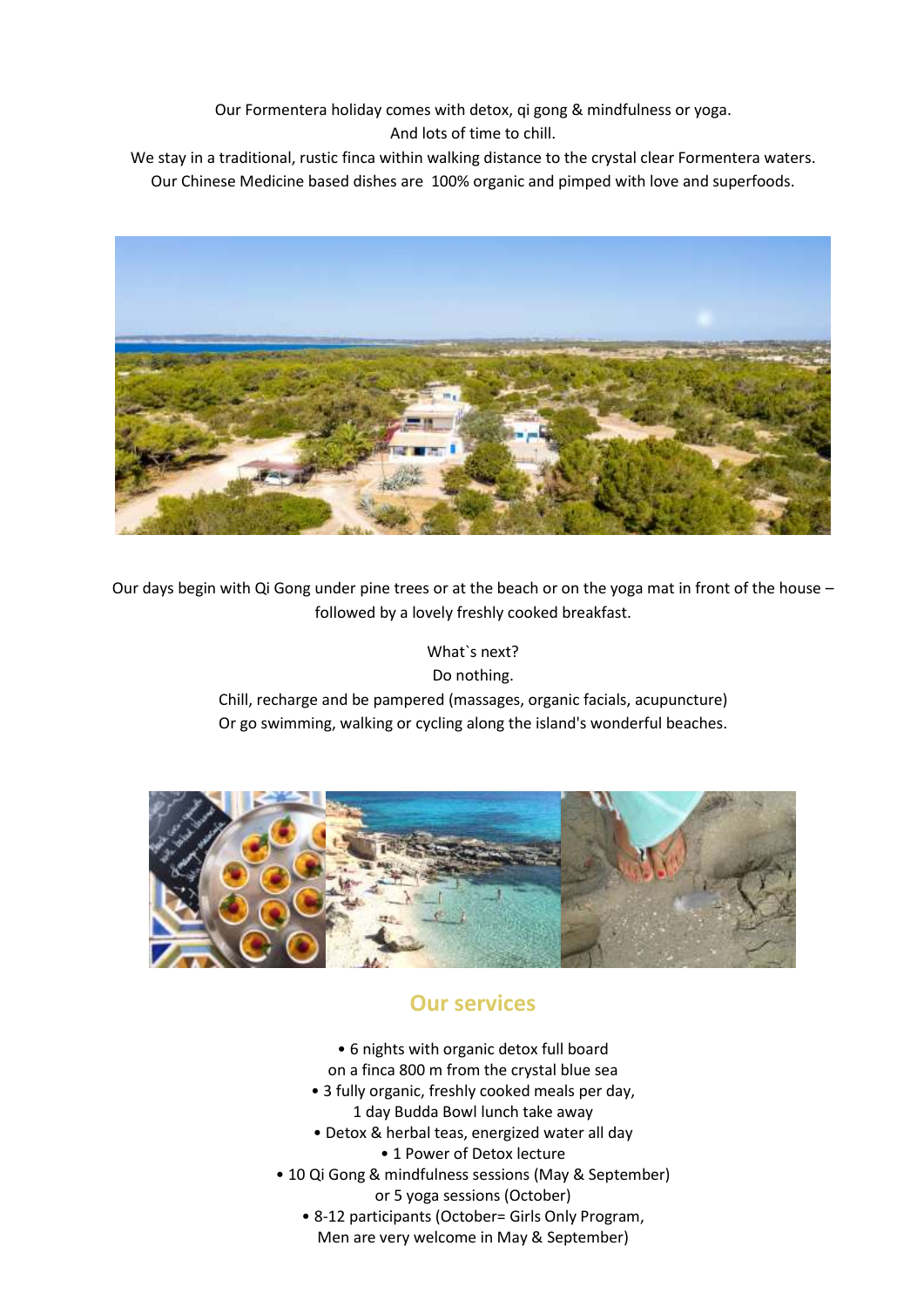### **Your team on Formentera**



Traditional Chinese Medicine & alkaline diet. Two -optional- Qi Gong sessions morning and She is happily serving organic, gluten-free, event and peace over ing add wonderful strength and peace. dairy-free Mediterranean fusion cuisine Thomas` lessons are easy, undogmatic and pimped with superfoods, refined with wild inspiring. herbs since 2009. [www.ursulapeer.com](http://www.ursulapeer.com/) [www.taichi-schule.at](http://www.taichi-schule.at/)



### **Ursula Peer Thomas Hudecsek**

Certified TCM nutritionist, author, speaker has been practicing Qi Gong & mindfulness for Cooks her own organic detox recipes based on more than 20 years and is a master of his trade.



### **Prices**

900 € retreat including bio-detox full board in May & September 2022 800 € retreat including bio-detox full board in October 2022

Double rooms depending on category May 470 € or 670 € p.p. September 490 € or 690 € p.p. October 390 € or 490 € p.p.

Single room depending on category May 590 €, 790 € or 990 € p.p. September 690 €, 890 € or 1090 € p.p. October 590 €, 690 € or 890 € p.p.